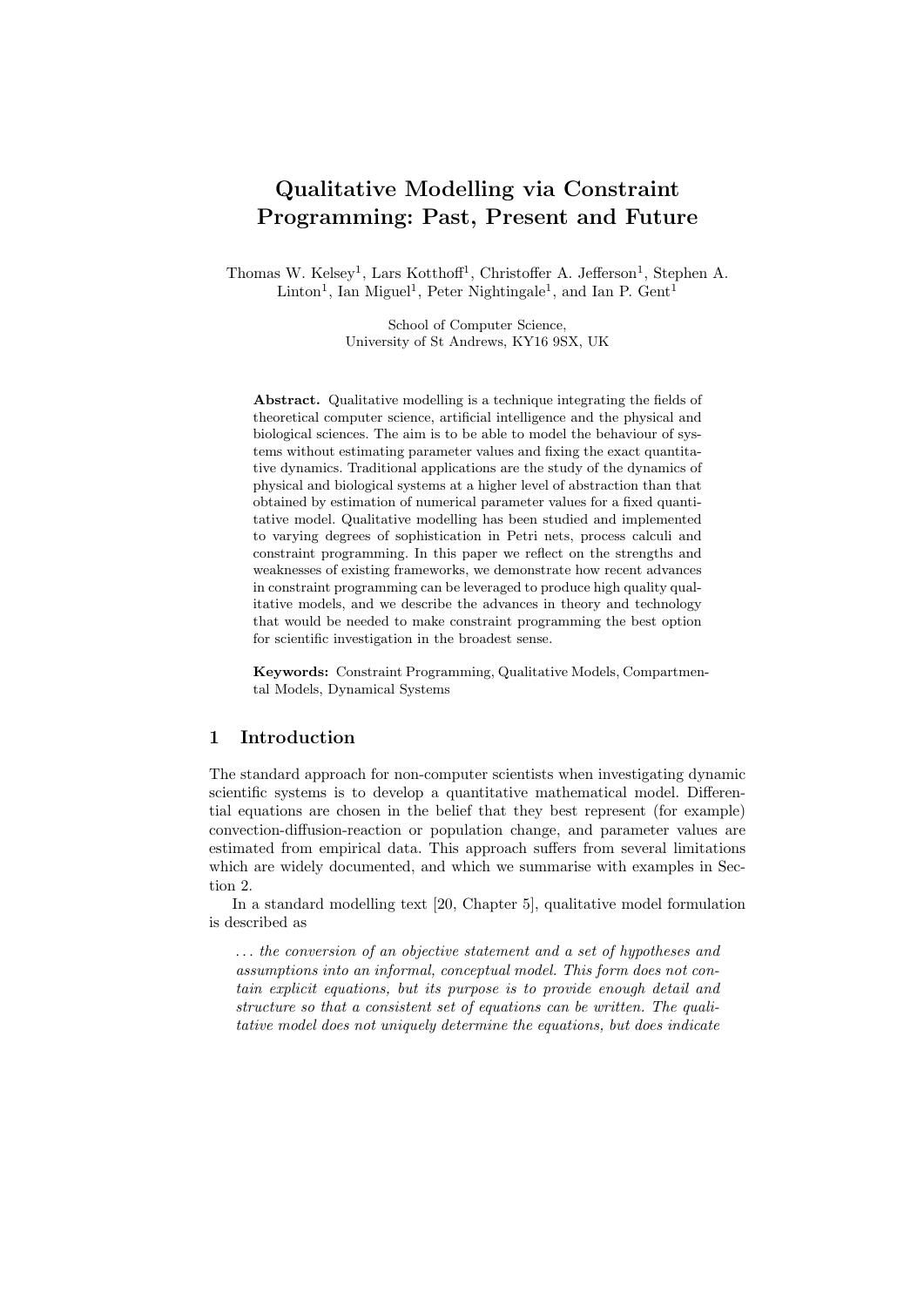the minimal mathematical components needed. The purpose of a qualitative model is to provide a conceptual frame-work for the attainment of the objectives. The framework summarizes the modeler's current thinking concerning the number and identity of necessary system components (objects) and the relationships among them.

For the computer scientist, a qualitative approach is more natural. The dynamics of the system under investigation are described in a formal language, but with no (or few) a priori assumptions made about the specific mathematical model that may be produced. This means working at a higher level of abstraction than usual, it requires the formalisation of complex system behaviour, and it involves searching a large space of candidate models for those to be used to generate numerical models. Computer scientists are, in general, trained to be able to identify and work at the most suitable levels of abstraction; they also design and use highly formal languages, and routinely develop algorithms for NP-hard problem classes. Hence the computer scientist is ideally qualified to undertake qualitative modelling. This is by no means a new observation, and in Section 3 we give a critical evaluation of historic and current computer science approaches to this problem. We focus on three particular approaches, constraint programming (CP), temporal logics and process calculi. In our view, historic CP approaches were hindered by both struggles to accommodate temporality into constraints, and by limitations in the CP languages and tools available at the time. The process calculus and temporal logic approaches have been more successful: the languages and tools used to model and verify computer system behaviour have been (and are being) adapted to model important systems arising in molecular and cell biology.

The CP approach has been recently revisited, using languages and tools developed as part of the Constraint Solver Synthesiser research project at St Andrews. We give a detailed worked example in Section 4 in which the application area is human cell population dynamics. A version of this example will be presented at the forthcoming Workshop on Constraint Based Methods for Bioinformatics [24]. We demonstrate the ability to

- 1. describe sophisticated qualitative dynamic behaviour in a non-temporal modelling language;
- 2. convert these descriptions into standard CP constraints;
- 3. explore the large solution spaces of the resulting constraint satisfaction problems (CSPs);
- 4. iterate using parameter estimates and/or subsidiary modelling assumptions to converge on useable quantitative models.

However, fundamental problems remain. In particular, our exploration of solution spaces is neither truly stochastic nor targeted enough to reduce non-useful search effort. Nor do we have any organised way to investigate the tradeoff between realism of qualitative model and computational complexity of quantitative model. We explore these and other limitations in Section 5, and present them as research opportunities for the CP community. Successful research activity would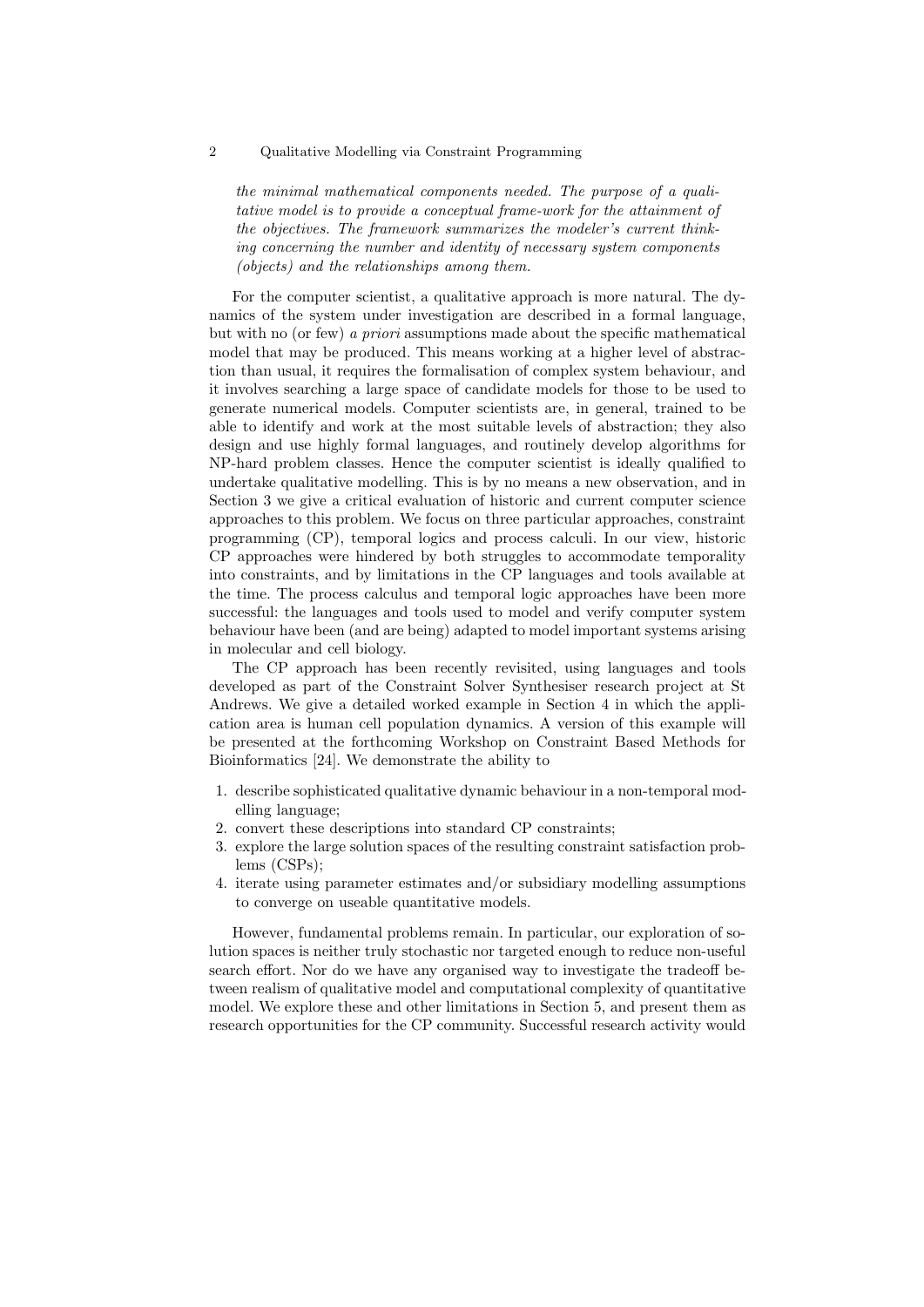be beneficial to the scientific community in the widest sense. Any scientific team would be able to describe the system under investigation in terms of qualitative system descriptions such as:

- behaviour A is required;
- behaviour B is forbidden;
- if C happens, it happens after D;
- the rate of change of the rate of change of E has exactly two minima in timescale F;
- the rate of change in the decline of G is no less than the rate of change in the increase in H.

CP technology would then be used to iteratively converge on suitable models for use by the global scientific community. In our opinion, this would represent an important transfer of CP expertise, languages and search to our colleagues working in other scientific fields.

# 2 Quantitative mathematical models

Successful computer modelling in the physical, biological and economic sciences is a difficult undertaking. Domains are often poorly measured due to ethical, technical and/or financial constraints. In extreme instances the collection of accurate longitudinal data is simply impossible using current techniques. This adversely affects the production and assessment of hypothetical quantitative models, since the incompleteness of the domain datas necessitates the making of assumptions that may or may not reflect ground truths. A second category of assumptions are involved in the choice of quantitative modelling framework. Hypothetical solutions can be ruled out by restricting the complexity of models, and unrealistic models can be allowed by over-complex models. For both types of a priori assumption, mutually exclusive assumptions must be kept separate, sometimes with no scientific justification.

The remainder of this section consists of two illustrative examples, both taken from biology.

#### 2.1 Nitric Oxide diffusion

Our first example (adapted from a paper by Degasperi and Calder presented at a workshop on Process Algebra and Stochastically Timed Activities [11]) of the limitations of starting the modelling process by selecting a mathematical model involves modelling nitric oxide (NO) bioavailability in blood vessels. Models of this scenario aim to determine the diffusion distance of NO along the radius of a vessel, where NO is produced in a narrow region on the internal wall of the vessel. Numerous models have been developed over the last decade and most share underlying assumptions and use the similar diffusion governing equations. In particular, a vessel is modelled as a cylinder with partial differential equations (PDEs), using Fick's law of diffusion in cylindrical coordinates. Compartments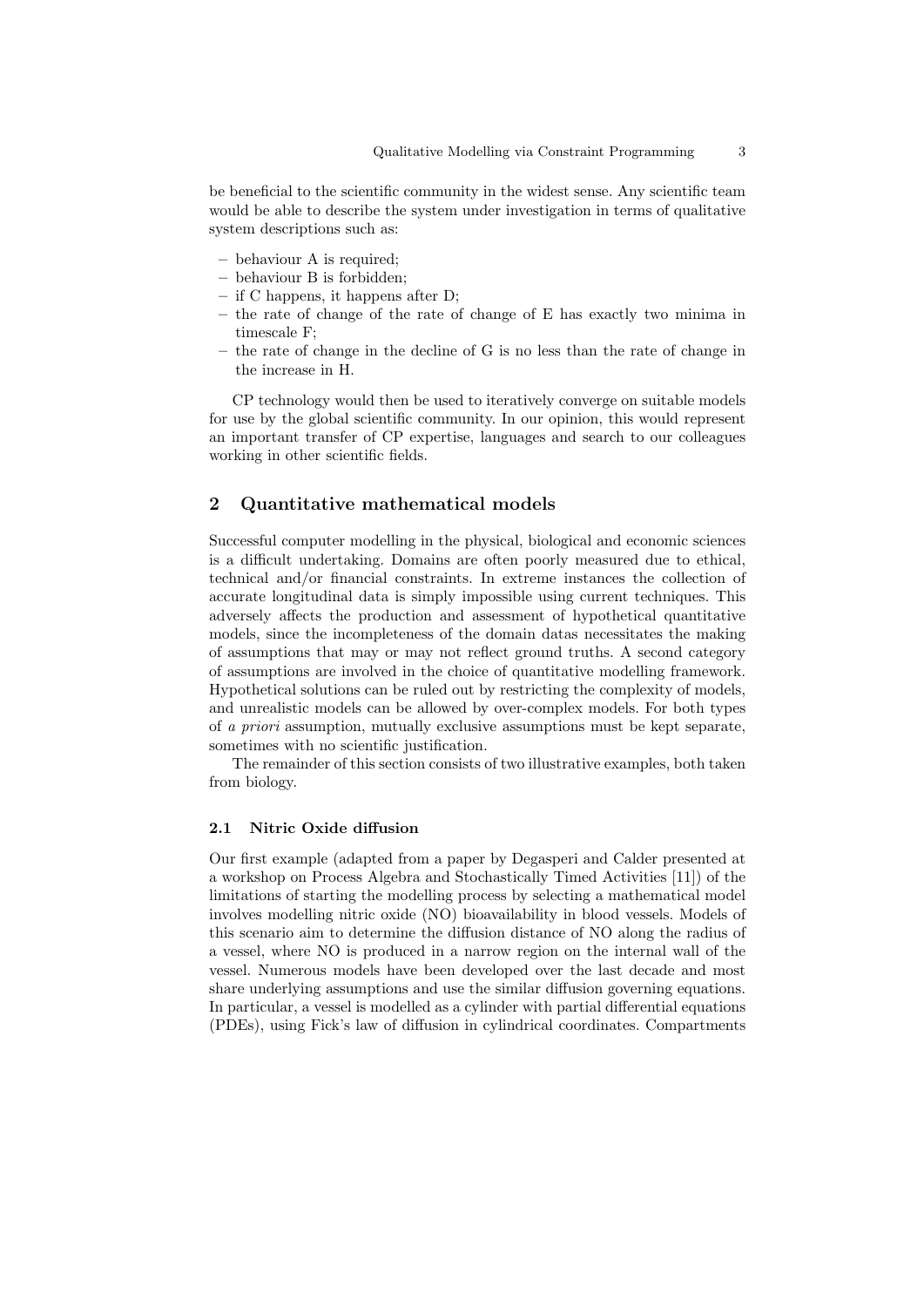define areas such as endothelium (where NO is produced), vascular wall, and lumen (i.e. where the blood flows). Another common assumption is that the diffusion operates only in the radial direction, while it can be considered negligible in other directions. A complete review and critical evaluation of these models is given in [36]. The author concludes:

The complexity of NO interactions in vivo makes detailed quantitative analyses through mathematical modeling an invaluable tool in investigations of NO pathophysiology. Mathematical models can provide a different perspective on the mechanisms that regulate NO signaling and transport and can be utilized for the validation and screening of proposed hypotheses. At this point, however, the predictive ability of these models is limited by the lack of quantitative information for major parameters that affect NO's fate in the vascular wall. Further, the difficulties associated with measuring NO directly in biological tissues and the scarcity of NO measurements in the microcirculation present a significant obstacle in model validation. Thus, caution is needed in interpreting the in silico simulations and accepting model predictions when experimental data are missing. Advances in both the experimental methodologies and in the theoretical models are required to further elucidate NO's roles in the vasculature. [36, our emphases]



Fig. 1. Compartmental schematic of human ovarian follicular development.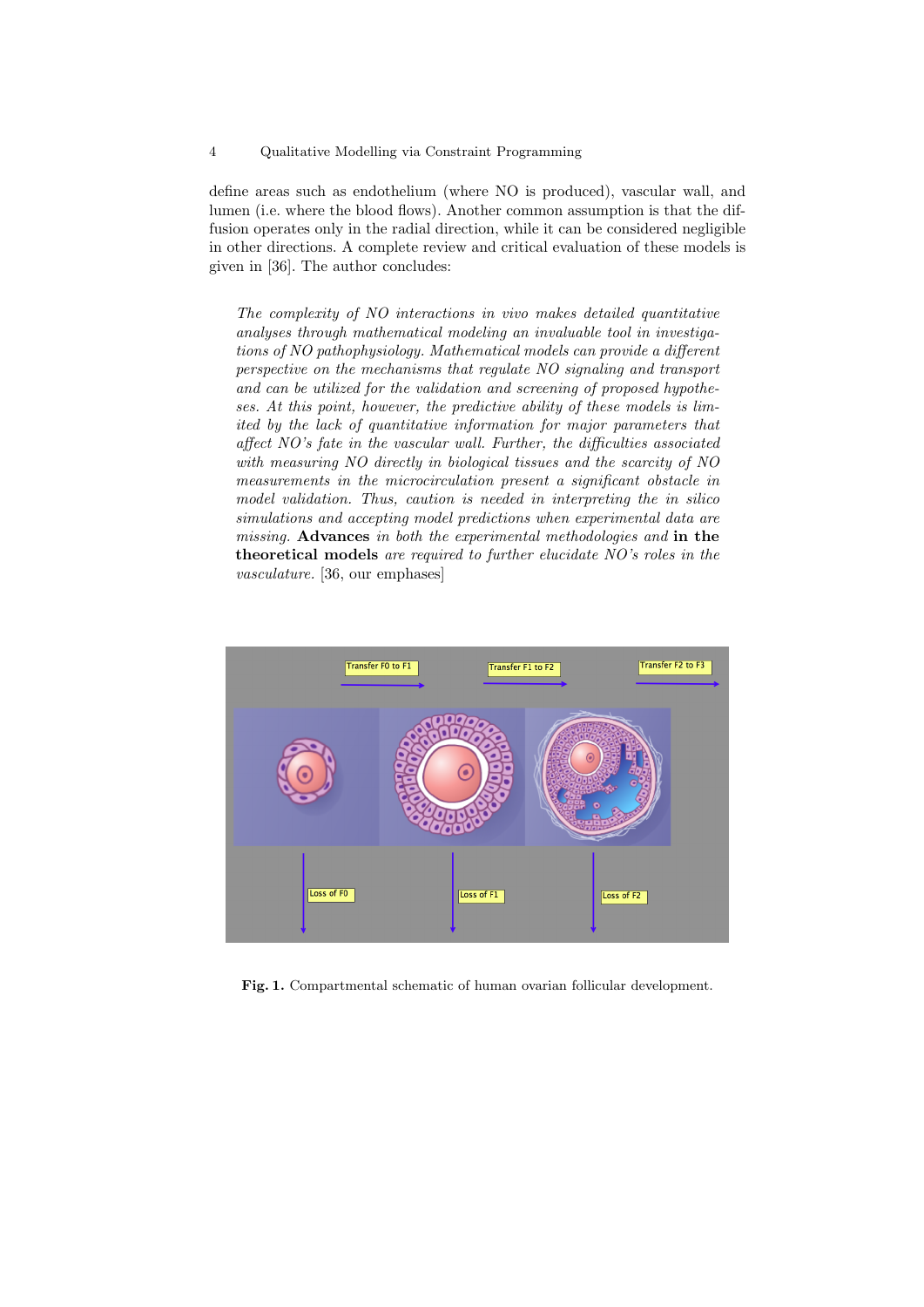#### 2.2 Ovarian follicle dynamics

Our second example involves the modelling of human cell populations. The human ovary contains a population of primordial (or non-growing) follicles (F0 in Figure 1). Some of these are recruited towards maturation and start to grow. Many of these die off through atresia, but some become primary follicles (F1 in Figure 1). Again, a proportion of these die off with the remainder growing into secondary follicles (F2 in Figure 1). This continues until a very small proportion become eggs that are released from the ovary for potential fertilisation. For the purposes of this study, we consider only the dynamics of follicle progression (primordial to primary to secondary). Since there are well-defined physiological differences between the types, the obvious choice of quantitative model is compartmental:

$$
\frac{dF_0}{dt} = -k_{T_0}F_0 - k_{L_0}F_0
$$

$$
\frac{dF_1}{dt} = k_{T_0}F_0 - k_{T_1}F_1 - k_{L_1}F_1
$$

$$
\frac{dF_2}{dt} = k_{T_1}F_1 - k_{T_2}F_2 - k_{L_2}F_2
$$

Kinetic loss and transfer parameters  $-k_{L_i}$  and  $k_{T_i}$  respectively  $-$  are found in principle by estimating populations at known ages, then fitting ODE solutions that minimise residual errors [15].

There are several limitations to this approach. Empirical data is scarce for primordial follicles [37], is calculated by inference for primary follicles [23], and simply does not exist for secondary follicles. Mouse-model studies have produced reasonable parameter estimates and validation [5], but it is not known how well these results translate to humans.

As a direct result of these limitations, two entirely different compartmental models have been published in the literature. In [5] there are no losses after  $F_0$ , whereas in [15] there are no losses for  $F_1$ , losses for  $F_2$ , and losses for  $F_0$ after age 38. A third research group investigating the same cell dynamics but with its own empirical data and modelling assumptions would be highly likely to produce a third quantitative model being fundamentally different to those already published. So there is an obvious problem: which (if any) of these models should be used by the wider research community to describe and account for changes in cell populations over time?

A more fundamental problem is that the loss–migration model may not be the correct choice. Recent studies have shown that human ovarian stem-cells exist, suggesting that further model parameters are needed to allow for regeneration of the primordial follicle pool. The resulting models suffer from biological implausibility in the mouse model [5], and remain to be produced for humans. A key methodological drawback is that the use of compartmental models leads to a constrained class of solutions that excludes other plausible models. For example, the dynamics could also be modelled by nonlinear reaction–diffusion equations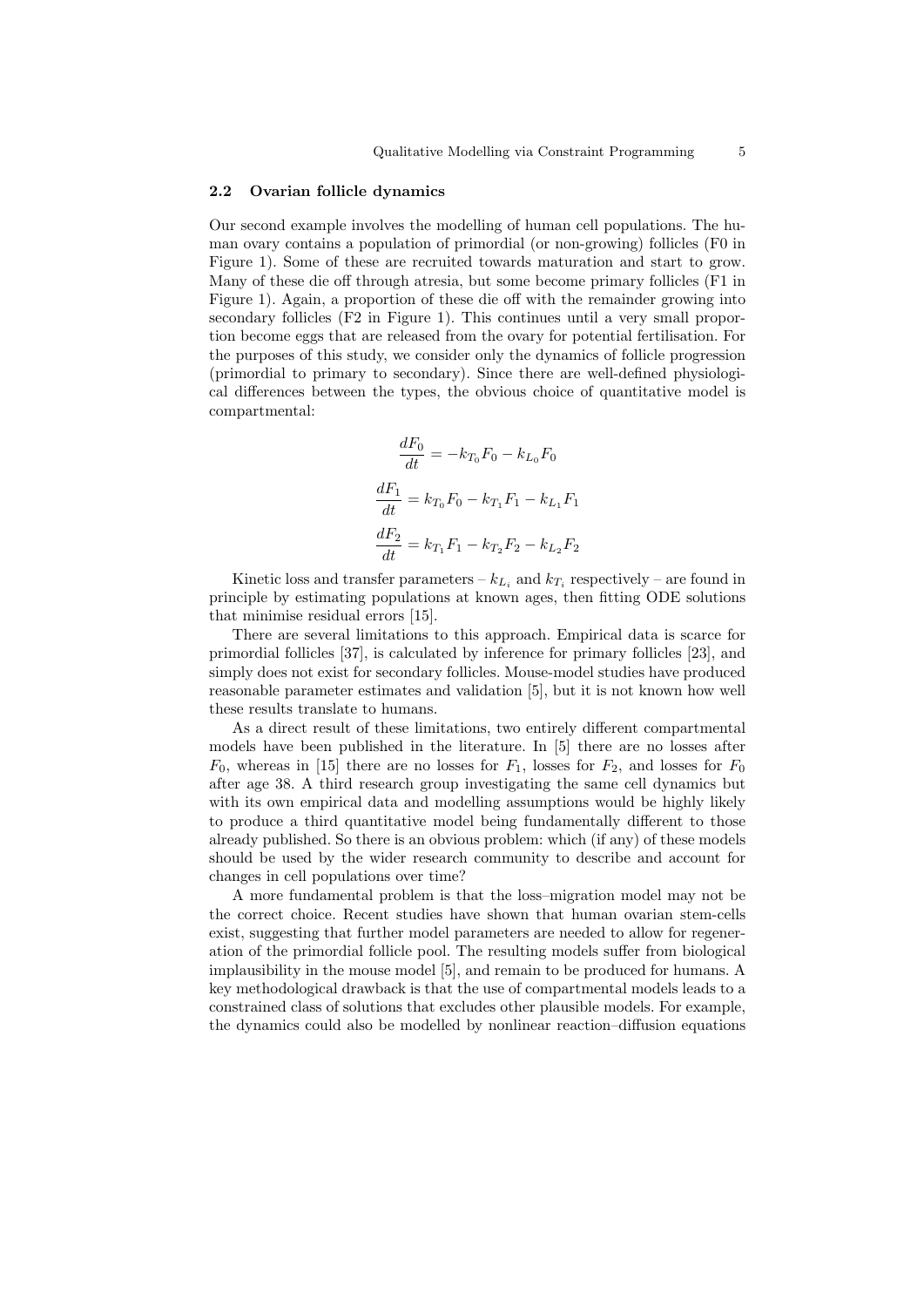that lead to solutions that are unlikely to be obtained from a system of coupled linear ODEs (Figure 2).



Fig. 2. Two hypothetical models of primordial follicle population from conception to menopause. On the left, a peak model adapted from [37]. On the right, the solution of a reaction–diffusion equation. Both are supported by existing physiological theory and empirical evidence.

## 3 Existing approaches to QM

Qualitative modelling is a mature computer scientific technique, with existing methods and results for qualitative compartmental models [29, 28, 31] and for the use of CSPs to describe and solve qualitative models [10, 14]. However, these latter studies either reported incomplete algorithms [10] or described complicated algebras with no associated CSP modelling language or optimised CSP solver [14]. In 2002, a hybrid approach was presented in which concurrency was described in terms of CP constraints [4].

A key observation is that these studies were published 10–20 years ago. It appears that the limitations of CP technology at the time were collectively sufficient to stifle the development of languages, solvers and tools for CP-based qualitative modelling.

Other approaches include process calculi and temporal logics, both of which have been shown to be successful at the molecular level [6] and the protein network level [7, 34], but not as yet at inter- and intra-cellular levels. Despite this, the process calculus and temporal logic communities are engaging in active current research to improve its techniques and widen access to other scientific areas. Of particular note are BIOCHAM (temporal logic) and BioPEPA (process calculus).

BIOCHAM [8] consists of two languages (one rule-based, the other based on either the CTL or LTL temporal logic languages) that allows the iterative development of quantitative models from qualitative ones. This answers the obvious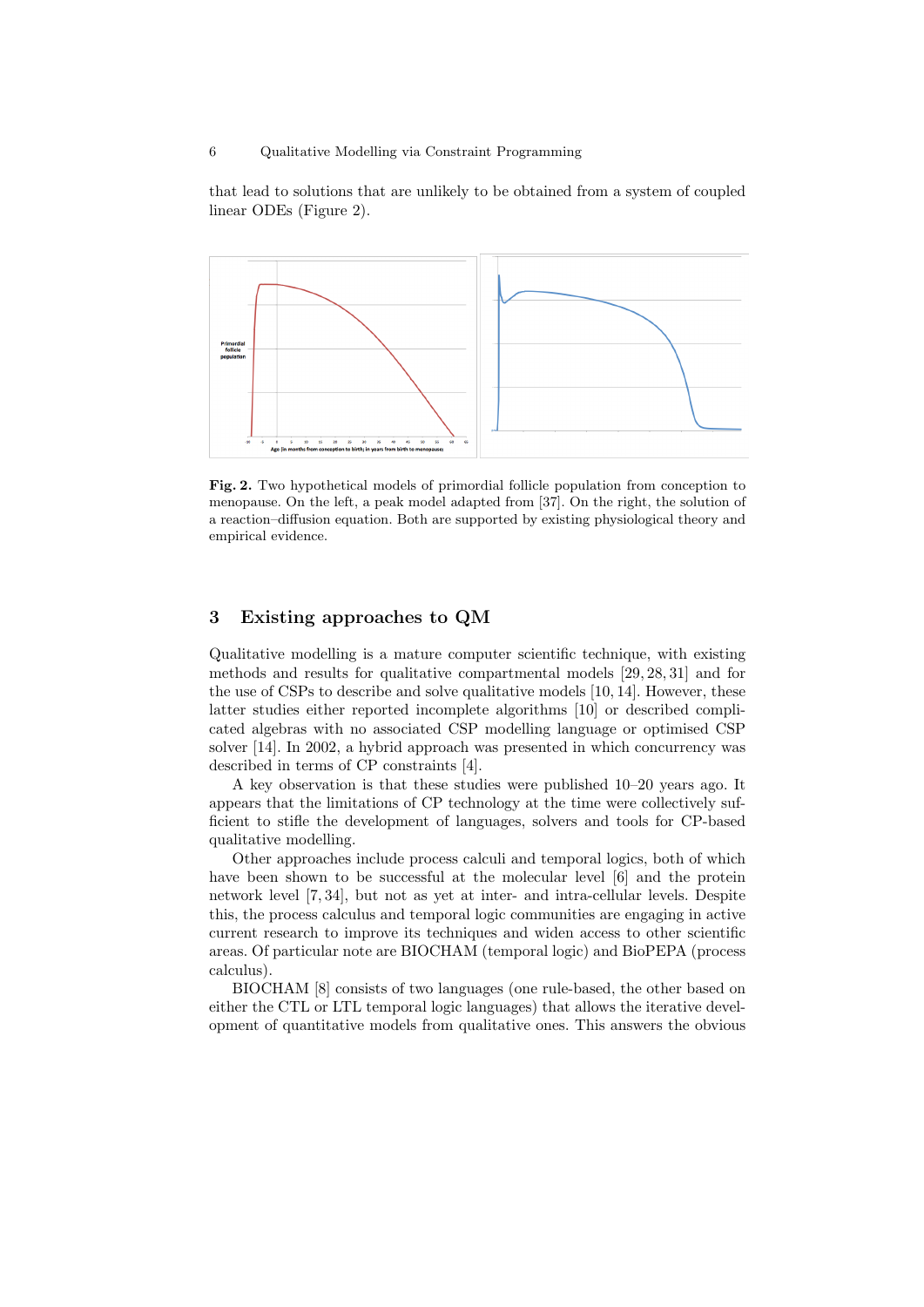question posed by newcomers to qualitative modelling: "given a good qualitative model, how do I derive a model that I can use for numeric studies?" BIOCHAM has sophisticated tool support and is under active current development (version 3.3 released in October 2011).

BioPEPA [9] a process algebra for the modelling and the analysis of biochemical networks. It is a modification of PEPA (originally defined for the performance analysis of computer systems), in order to handle the use of general kinetic laws. The Edinburgh-based BioPEPA research group has sought and received substantial funding to improve the accessibility of their framework by researchers at all levels of systems biology. A cloud-based architecture is under development, as is improved translation to and from SBML (System Biology Markup Language) formats, thereby supporting easier exchange and curation of models.

In summary, from the competing candidates for a computer science basis for successful qualitative modelling,  $\overline{CP}$  has  $-$  as it were  $-$  fallen by the wayside, while temporal logics and process calculi are providing real technology and support, at least to the biomedical modelling communities. We see no obvious reason for this: clearly time is a variable in all dynamical modelling, and therefore notions of "liveness", "before" and "after" needed to be incorporated into the qualitative modelling framework. But this is perfectly possible in CP, as we demonstrate in Section 4.

## 4 Case study: cell dynamics QM using constraints

Our case study is the compartmental modelling of NGFs described in Section 2.2. We use the Savile Row tool that converts constraint problem models formulated in the solver-independent modelling language Essence' [16] to the input format of the Constraint Satisfaction Problem (CSP) solver Minion [18]. Savile Row converts Essence' problem instances into Minion format and applies reformulations (such as common subexpression elimination) that enhance search. As well as the standard variables and constraints expected of a CSP modelling language, Essence' allows the specification of "for all" and "exist" constraints, that are then re-cast as basic logic constraints in Minion.

We expect our candidate qualitative models to be implemented as differential equations or by non-linear curve-fitting. In both case we need to specify the notions of rate of change and smoothness. Suppose that  $X[0, \ldots, n]$  is a series of variables representing a follicle population at different ages. Then we can approximate first derivatives by  $X'[1, \ldots, n]$  where  $X'[i] = X[i] - X[i-1]$ , and second derivatives by  $X''[1, \ldots, n-1]$  where  $X''[j] = X'[j+1] - X'[j]$ . These definitions allow us to post qualitative constraints about peak populations

$$
\exists p \in [1, \dots, n] \text{ such that } \forall i > p, X'[i] < 0 \land \forall i < p, X'[i] > 0.
$$

We can require or forbid smoothness by restricting the absolute value of the  $X''$ variables, and require or forbid fast rates of population growth by restrictions on the  $X'[i]$ .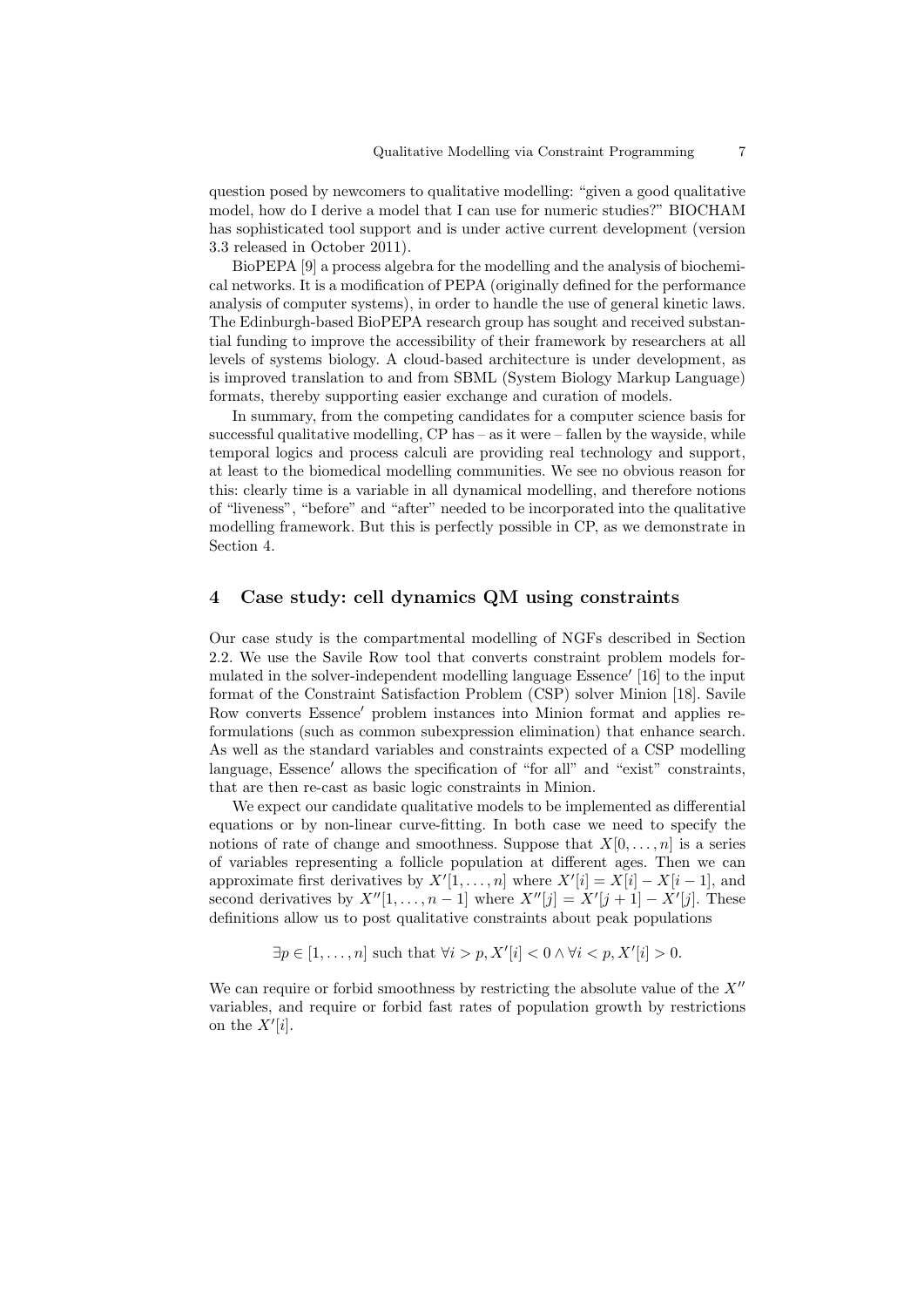By having three sets of variables (primordial, primary and secondary follicles) each with up to two derivative approximations, we can model interactions between the populations at different ages. For example, we can require a zero population of secondary follicles until puberty, after which the population behaviour is similar to that of primary follicles, but on a smaller scale and with an adjustable time-lag.

| Essence' statement                                       | Qualitative description       |
|----------------------------------------------------------|-------------------------------|
| find $x : [int(0max)]$ of $int(0100)$                    | percentage of peak population |
| find y: [int(1max)] of $int(-r \cdots r)$                | 1st deriv. variables          |
| find $z: int(1.max - 1)]$ of $int(-r \cdots r)$          | 2nd deriv. variables          |
| for All $i: int(1 \dots max).$ $y[i] = x[i] - x[i-1]$    | 1st deriv.definition          |
| for All $j: int(1 \dots max - 1).z[j] = y[j + 1] - y[j]$ | 2st deriv. definition         |
| exists $k, j: int(2. . birth).$                          |                               |
| forall $i : int(birthmax)$ .                             |                               |
| $i < k \Rightarrow y[i] > 0$                             | positive 1st deriv. pre-peak  |
| $i > k \Rightarrow y[i] < 0$                             | negative 1st deriv. post-peak |
| $x[k] = 100 \wedge y[k] = 0$                             | it is a peak                  |
| $i > birth \Rightarrow  z[i]  < max$                     | smooth post-gestation         |

Table 1. An example of a simple qualitative model specified in Essence'. When supplied with values for  $max$ , r, and *birth*. Savile Row will construct a Minion instance, the solutions of which are all hypothetical models that respect the qualitative description.

To further abstract away from quantitative behaviour, populations can be defined in terms of proportion of peak rather than absolute numbers of cells, different time scales can be used for different age ranges (e.g. neonatal vs postmenopausal), and we can model the qualitative behaviour of values that are normally log-adjusted in quantitative studies. Table 1 gives an illustrative example of a model involving one type of follicle.

Any solution of such a model is a candidate for the basis of a quantitative model of actual cell dynamics, once boundary conditions and scale conditions are supplied. For example, the population of each type of follicle is known to be zero at conception, and can be assumed to be below 1,000 at menopause. Several studies have reported that peak primordial population is about 300,000 per ovary [37], and there is initial evidence that primary follicle population peaks at 13–15 years of age in humans [23]. Using a combination of facts and quantitative information, a range of quantitative models can be produced for later empirical validation.

Each of our qualitative models represents a class of CSPs, a set of variables with integer or Boolean domains together with a set of constraints involving those variables. A solution is an assignment of domain values to variables such that no constraint is violated. In our methods, solutions are found by Minion using backtrack search with a variety of search heuristics. In general, there will be many more solutions to the CSP than realistic models, and many more realistic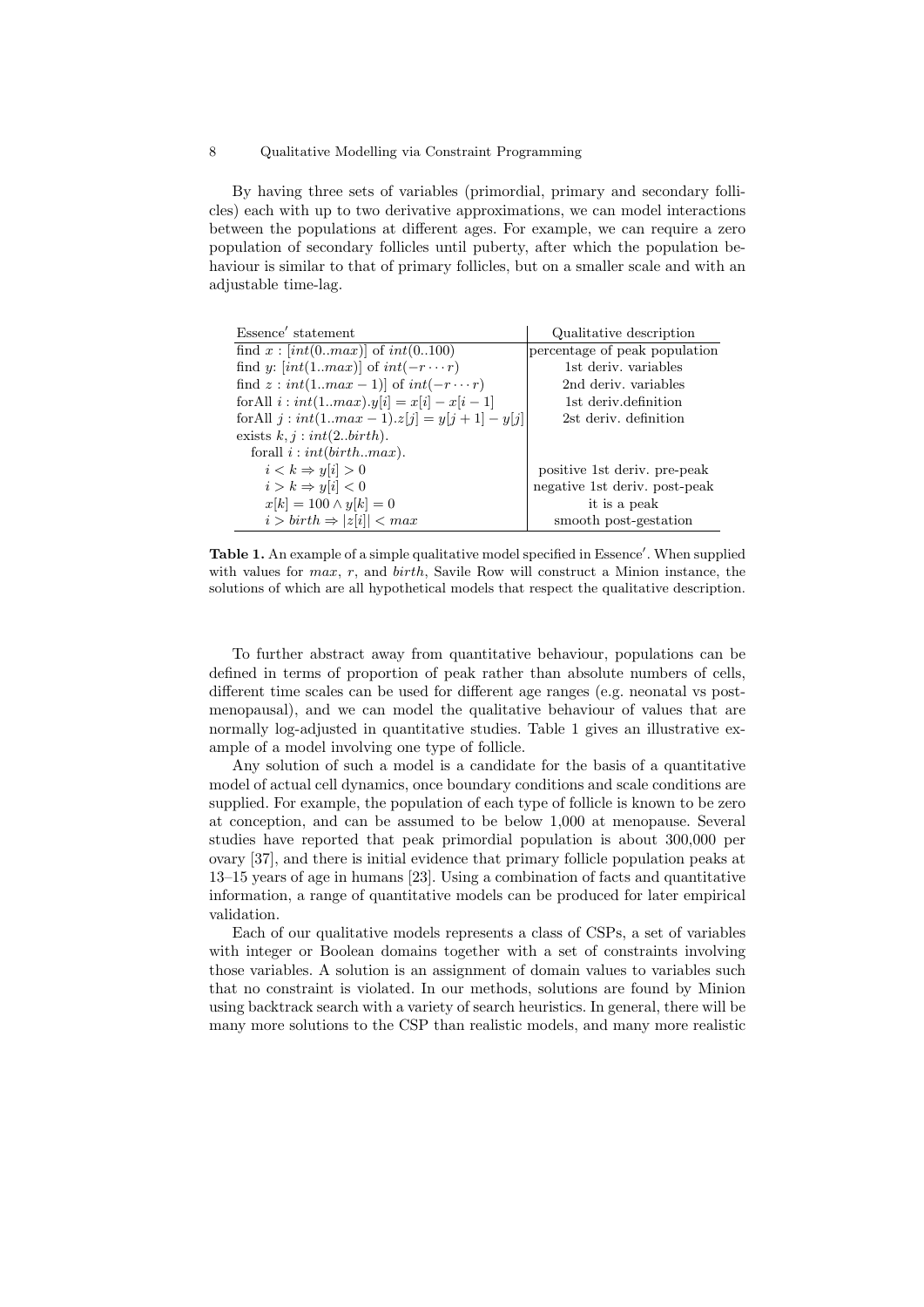models than models that accurately describe reflect what happens in nature. Moreover, the resulting quantitative models can be graded by their complexity – linear ODE, piecewise-linear ODE, quadratic ODE, ..., non-linear PDE. Hence the ideal situation would be a CSP solution leading to an easily solved quantitive model that is biologically accurate. However, no such solution need exist, and we need to investigate the tradeoff between model complexity and model accuracy.

We can sample the space of CSP solutions by randomly ordering the variables before making value assignments, thereby constructing a different but logically equivalent search tree at each attempt. This allows us to estimate the likelihood of "good" models being found (i.e cheap and accurate), and thereby estimate the computational costs involved in attempting to find the best model that can be derived from our qualitative descriptions.

In this case study we have utilised recent advances in CSP technology such as solver-independent modelling frameworks, specification–solver interfaces that enhance CSP instances, and the use of solvers that can quickly find all solutions to large and complex CSP instances [13, 12]. Taken together, these advances allow us to easily specify qualitative behaviour of cell dynamics, obtain solutions that generate quantitative models, and systematically investigate the tradeoffs between computational expense, model complexity and biological accuracy in a domain for which there is extremely limited direct empirical data. Our investigations utilise the search heuristics used to find CSP solutions: solvers proceed by backtrack search in a tree constructed by explicit choices for current search variable and current value assignment, by randomising these choices we can explore the space of candidate solutions.

The framework for ovarian cells treats primordial follicles as a source, and the other types as both sinks and sources. There is no feedback in the dynamical system, but we see no reason why this aspect could not be included if required. We therefore believe that this initial study can generalise to other domains at other levels of systems biology from population-based epidemiology to steered molecular dynamics.

## 5 Future directions for CP

The case study in Section 4 was realised using languages and tools developed in the Constraint Solver Synthesiser project at St Andrews. Currently, applying constraint technology to a large, complex problem requires significant manual tuning by an expert. Such experts are rare. The central aim of the project is to improve dramatically the scalability of constraint technology, while simultaneously removing its reliance on manual tuning by an expert. It is our view that here are many techniques in the literature that, although effective in a limited number of cases, are not suitable for general use. Hence, they are omitted from current general solvers and remain relatively undeveloped. QM is an excellent example.

Recent advances in CP technology allow us to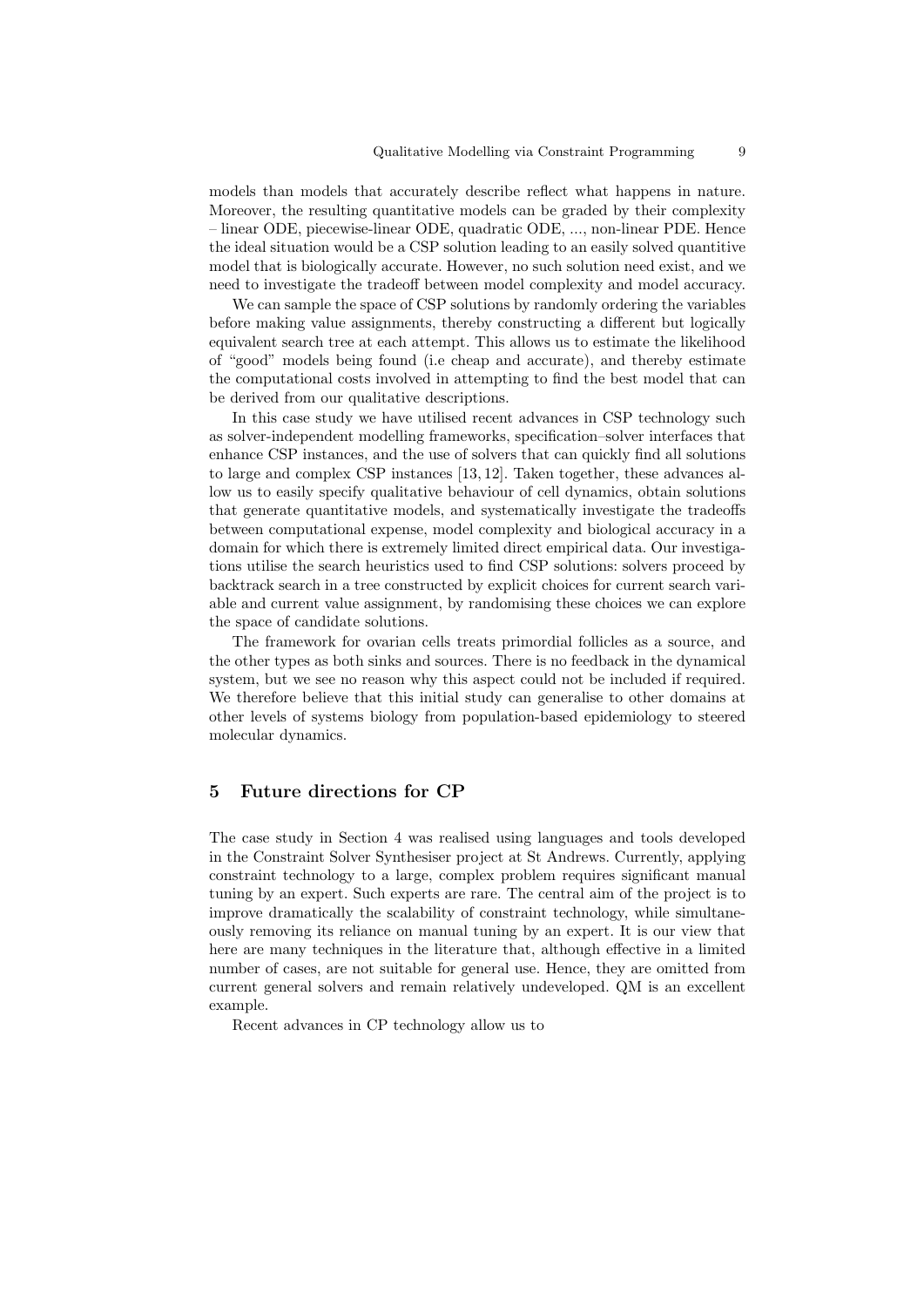- 1. describe complex qualitative system behaviour in a language accessible and understandable by anyone with a reasonable level of scientific and/or mathematical training;
- 2. optimise the definition of CSPs based on qualitative descriptions via analysis of the options for variables, values and constraints;
- 3. use machine-learning to build an optimised bespoke solver for the class of CSPs derived from the descriptions;
- 4. efficiently search the solution spaces of large and complex CSP instances.

However, we are at the proof-of-concept stage for QM, having shown the ability in principle to produce useful results, rather than extensive and peer-reviewed research output. We now present specific avenues of research that would allow not only the production of high quality qualitative models, but also a robust schema for deriving a suitable quantitative model from the space of solutions of a CSP that represents a QM. The research areas are given in order of realisability: the first version of Savile Row (Section 5.1) was released in July 2012 and is under current active development, whereas the systematic search for models that are both realistic and lead to computationally inexpensive differential equations (Section 5.4) is a completely unexplored research topic.

Several of the references for the research topics mentioned in the remainder of this section are incomplete. This is due to the work being part of unfinished investigations, or being planned and designed as future investigations.

### 5.1 Essence' and Savile Row

Savile Row  $[35]$  is a modelling assistant tool that reads the language Essence' and transforms it into the input format of a number of solvers (currently Minion [19], Gecode [17] and Dominion [3]). It was designed from the start to be solver-independent and easily extended with new transformation rules. It is also straightforward to add new output languages supported by an alternate sequence of transformations. At present Savile Row is at an early stage of development compared to other tools such as MiniZinc [30]. However it has some features that are particularly relevant to qualitative modelling, and its extensibility makes it suitable for the future work we describe below.

Uniquely Savile Row can produce Minion and Dominion's logical metaconstraints for conjunction and disjunction. This is highly relevant to qualitative modelling because disjunctions arise from exists statements, and conjunctions from forAll statements (when they are nested inside exists or some logical operator). Exists and forAll will be extensively used in qualitative modelling to model time. Minion's logical metaconstraints can be much more efficient than other methods [22].

Savile Row also implements common subexpression elimination (CSE) [32]. This replaces two or more identical expressions in a model with a single auxiliary variable. The auxiliary variable is then constrained to be equal to the common expression. In many cases CSE will strengthen propagation. CSEs tend to arise when quantifiers are unrolled, so we expect this feature to be very relevant to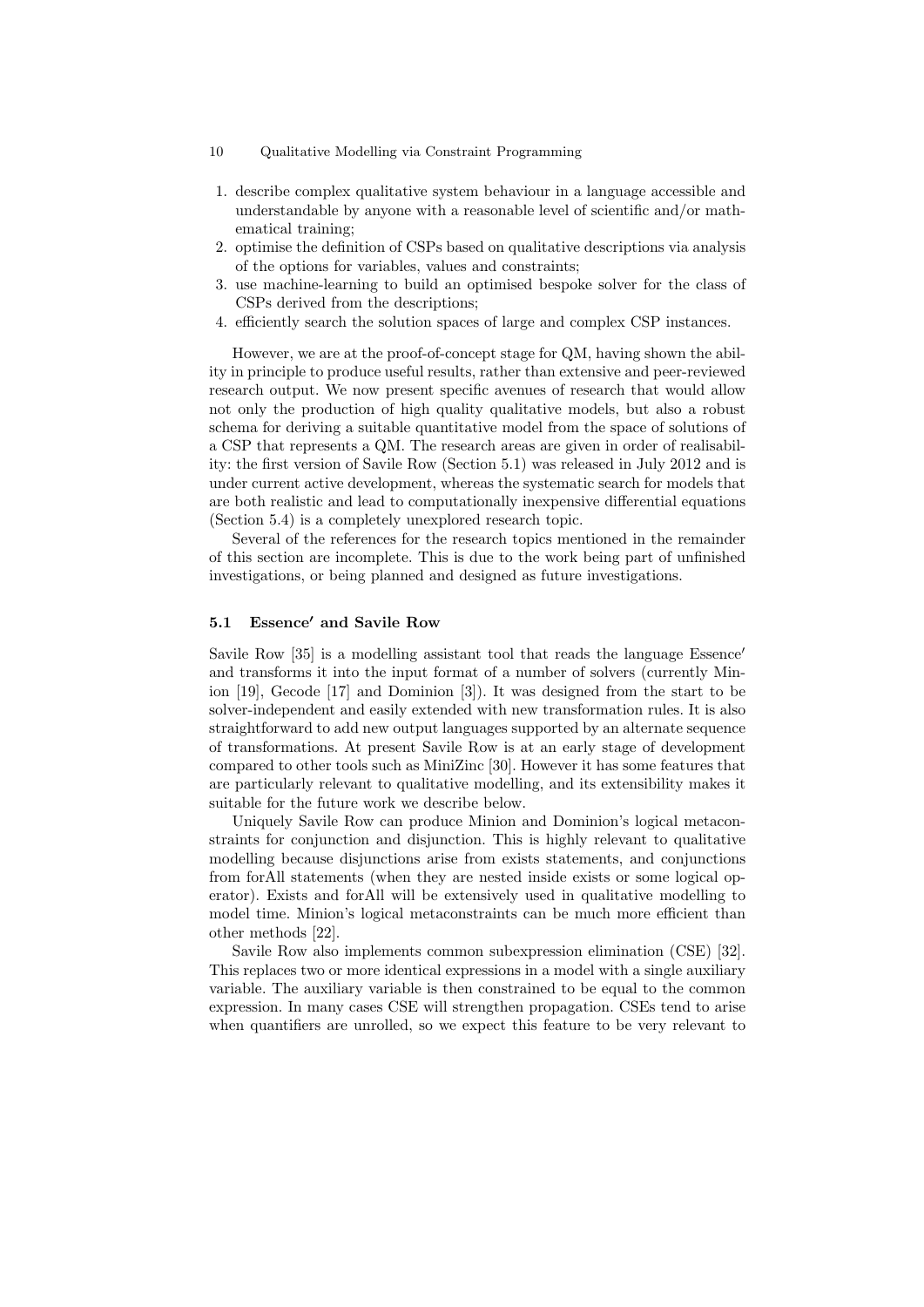QM. At present Savile Row will only exploit identical common subexpressions. To fully exploit CSE for QM, we would need to identify the types of non-identical CSEs that occur with QM (for example, common subsets of disjunctions) and extend Savile Row to eliminate them.

To better express complex QM problems in Essence' is likely to require extensions to the language. In particular we have identified comprehensions as an interesting future direction. These allow more flexible expression of constraints with respect to quantifier variables and parameters. For example, suppose we have a one-dimensional matrix x and we want to state that there exists a midpoint such that all variables before the mid-point are different, and the mid-point equals some parameter  $p$ . Using a variable comprehension, we can express this as follows. The comprehension creates a list of variables for the allDiff constraint.

exists  $i : int(0.max)$ . allDiff $([x[j] \mid j : int(0.max), j < i]) \wedge x[i] = p$ 

Comprehensions afford a great deal of flexibility. As a second example, they would allow the tuple lists of table constraints to be constructed on the fly based on parameters and quantifier variables. Therefore we expect them to be an excellent addition to the language for QM and for many other problems.

#### 5.2 Solver Generation

A major challenge facing constraints research is to deliver constraint solving that scales easily to problems of practical size. Current constraint solvers, such as Choco [27], Eclipse [1], Gecode [17], Ilog Solver [21], or Minion [19] are monolithic in design, accepting a broad range of models. This convenience comes at the price of a necessarily complex internal architecture, resulting in significant overheads and inhibiting efficiency and scalability. Each solver may thus incorporate a large number of features, many of which will not be required for most constraint problems. The complexity of current solvers also means that it is often prohibitively difficult to incorporate new techniques as they appear in the literature. A further drawback is that current solvers perform little or no analysis of an input model and the features of an individual model cannot be exploited to produce a more efficient solving process.

To mitigate these drawbacks, constraint solvers often allow manual tuning of the solving process. However, this requires considerable expertise, preventing the widespread adoption of constraints as a technique for solving the most challenging combinatorial problems. The components of a constraint solver are also usually tightly coupled, with complex restrictions on how they may be linked together, making automated generation of different solvers difficult.

We address these challenges in the Constraint Solver Synthesiser project. The benefits achieved in the framework lead to faster and more scalable solvers. In addition, the automated approach simplifies the task of modelling constraint problems by removing the need to manually optimise specifications. As well as architecture-driven development, we utilise concepts from generative programming, AI, domain-specific software engineering and product-lines in the Constraint Solver Synthesiser approach.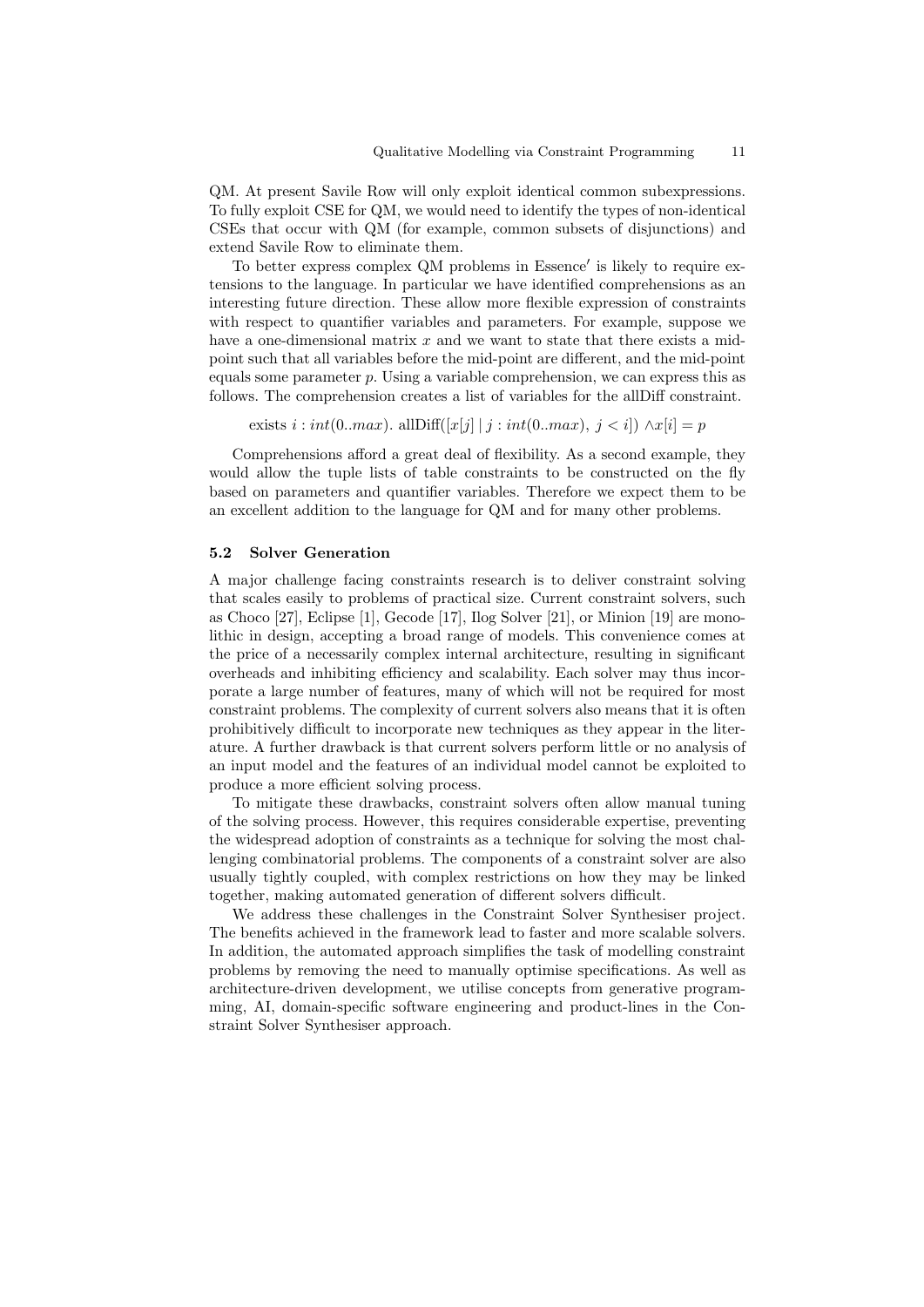Initial results from comparing solvers generated by Dominion with an existing solver are positive and indicate this approach is promising [2]. Dominion is in fact expected to make bigger gains in the cases where there are many interdependent decisions to be made from a large number of components, where traditional solvers are limited by having to cater for the generic problem.

The Dominion approach improves performance and scalability of solving constraint problems as a result of:

- tuning the solver to characteristics of the problem
- making more informed choices by analysing the input model
- specialising the solver by only incorporating required components, and
- providing extra functionality that can be added easily and used when required.

A number of avenues are open for further work. In particular learning how to automatically create high quality solvers quickly is a major open problem. This is essentially an instance of the Algorithm Selection Problem [33]. A lot of research has investigated ways of tackling this problem, but veritable challenges remain. A prime example for new challenges in Algorithm Selection are the issues related to contemporary machine architectures with a large number of computing elements with diverse capabilities (e.g. multiple CPU and GPU cores in modern laptops). Research to date has largely focussed on using a single processor, with some research into parallelisation on homogeneous hardware. Being able to run several algorithms at once has a significant impact on how algorithms should be selected. In particular, constraints on the type of algorithms that be run at the same time, for example because only one of them can use the GPU, as well as collaboration between the algorithms pose promising directions for research.

All of these directions are highly relevant to qualitative modelling, as advances that speed up constraint solving in practise would enable us to tackle practical problems that are currently beyond the reach of CP.

#### 5.3 Exploring Search Spaces I

Current CP solvers are tailored towards finding a single solution to a problem, or proving no solution exists. The solution found can be either the first one discovered, or the "best" solution under a single optimisation condition. In many situations this is insufficient, as users want to be able to understand and reason about all solutions to their problem. For many such problems, current CP is simply useless. We believe CP solvers must be extended to be able to solve such problems, while maintaining and improving the efficiency and ease-of-use of existing CP tools.

Groups are one of the most fundamental mathematical concepts, and problems whose solutions are a group occur in huge numbers of both research and real-world applications. All groups include an "identity" element, so the problem of finding a single solution to a problem whose solutions form a group is trivial. Enumerating all solutions to such problems is impractical, as groups considered "small" by mathematicians often have over  $10^{100}$  elements.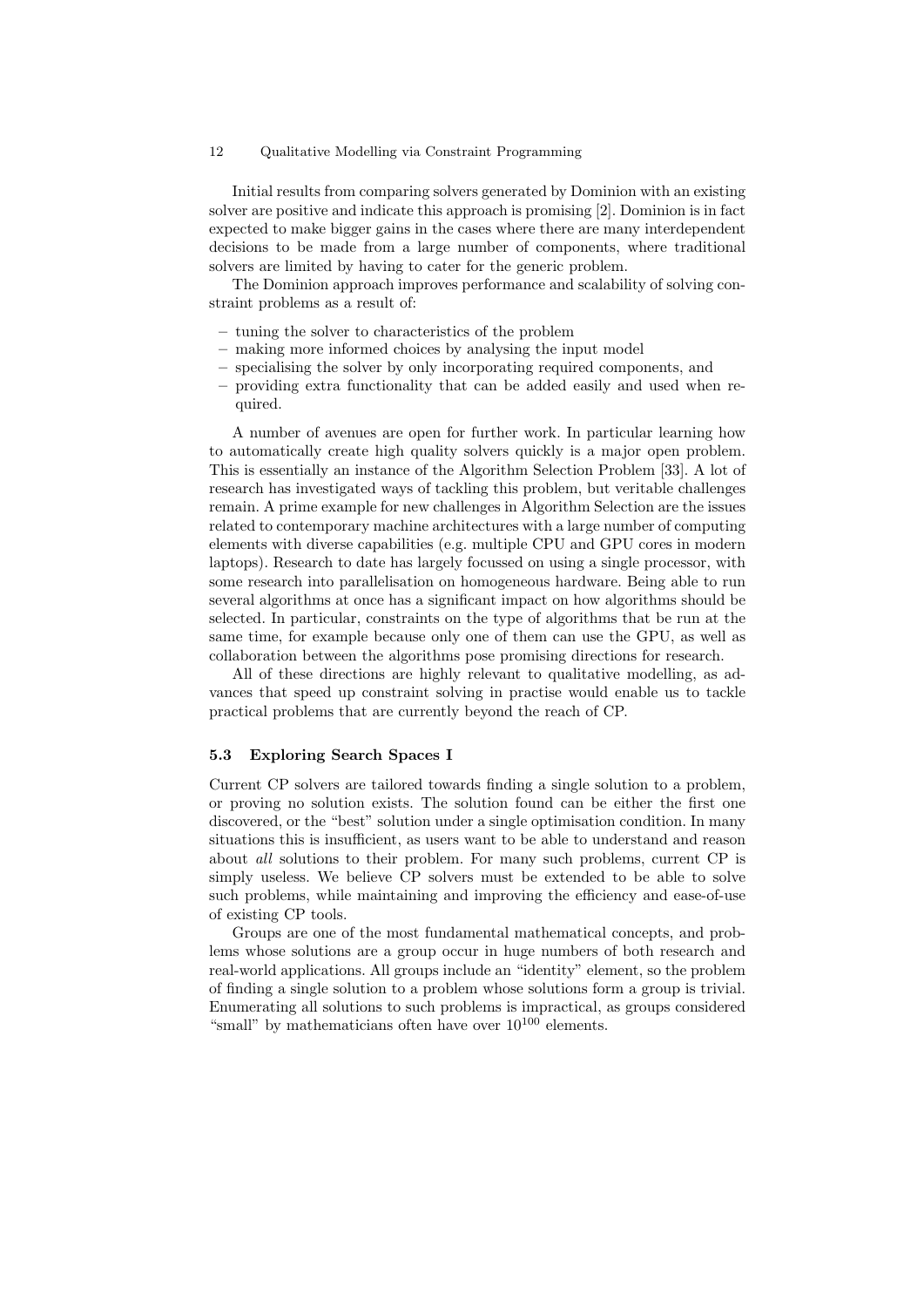The reason groups with more than  $10^{100}$  members can be handled is that groups are rarely represented by a complete enumeration. Instead, groups are represented by a small subset of their elements, which can be used to generate the whole group, utilising the fact that groups are closed under composition of their members. Using a small number of members of a structure to generate the complete structure occurs in many areas of mathematics, including algebraic structures such as groups, semigroups, vector spaces and lattices.

We plan on extending CP so it can generate efficient compact representations of the solutions to problems, and allow users to explore and understand these solutions. This will allow CP to be used to tackle many new classes of problems, of interest to many different types of user.

A related issue is the parallel exploration of search spaces. This is an especially relevant issue as during the last few years, a dramatic paradigm shift from ever faster processors to an ever increasing number of processors and processing elements has occurred. Even basic contemporary machines have several generic processing elements and specialised chips for e.g. graphics processing.

While many systems for parallel constraint solving have been developed, we are not aware of any in current use that can be deployed easily by non-expert users. Recent work at St Andrews started to address this problem [26] and the latest released version of the Minion constraint solver (version 0.14, July 2012) has preliminary support for the large-scale distributed solving of any constraint problem. However, further research is required to make it easier to use and evaluate its usefulness for qualitative models.

### 5.4 Exploring Search Spaces II

In Section 5.3 we described issues to do with the efficient search of large solution spaces, which is clearly of fundamental importance for QM. However, even if efficiency is assured, there are two further problems to overcome if high quality QM is to be achieved. The first is the organisation of search in a controlled and stochastic way – i.e. using the mathematical theory of probability to express and utilise the inherent degrees of uncertainty in which qualitative model solutions are likely to lead to "good" quantitative models. Existing CP search heuristics allow the user to specify the order in which the variables and/or values are selected during search. This order can be randomised (implemented for example as the -randomiseorder and -randomseed heuristic options in Minion), but this is far from a fully stochastic exploration of the search space. Both BIOCHAM and BioPEPA (described in Section 3) fully support iterative stochastic simulation allowing convergence to preferred numeric models.

The second issue relates to the tradeoff between scientific accuracy and plausibility of a QM (as determined by testing generalisation to empirical data) and the mathematical and computational complexity of the preferred quantitative model, as shown in Figure 3. Qualitative models can be ranked in terms of realism in a continuum ranging from highly unrealistic to a highly accurate simulation of what we understand the system in question to be. The models can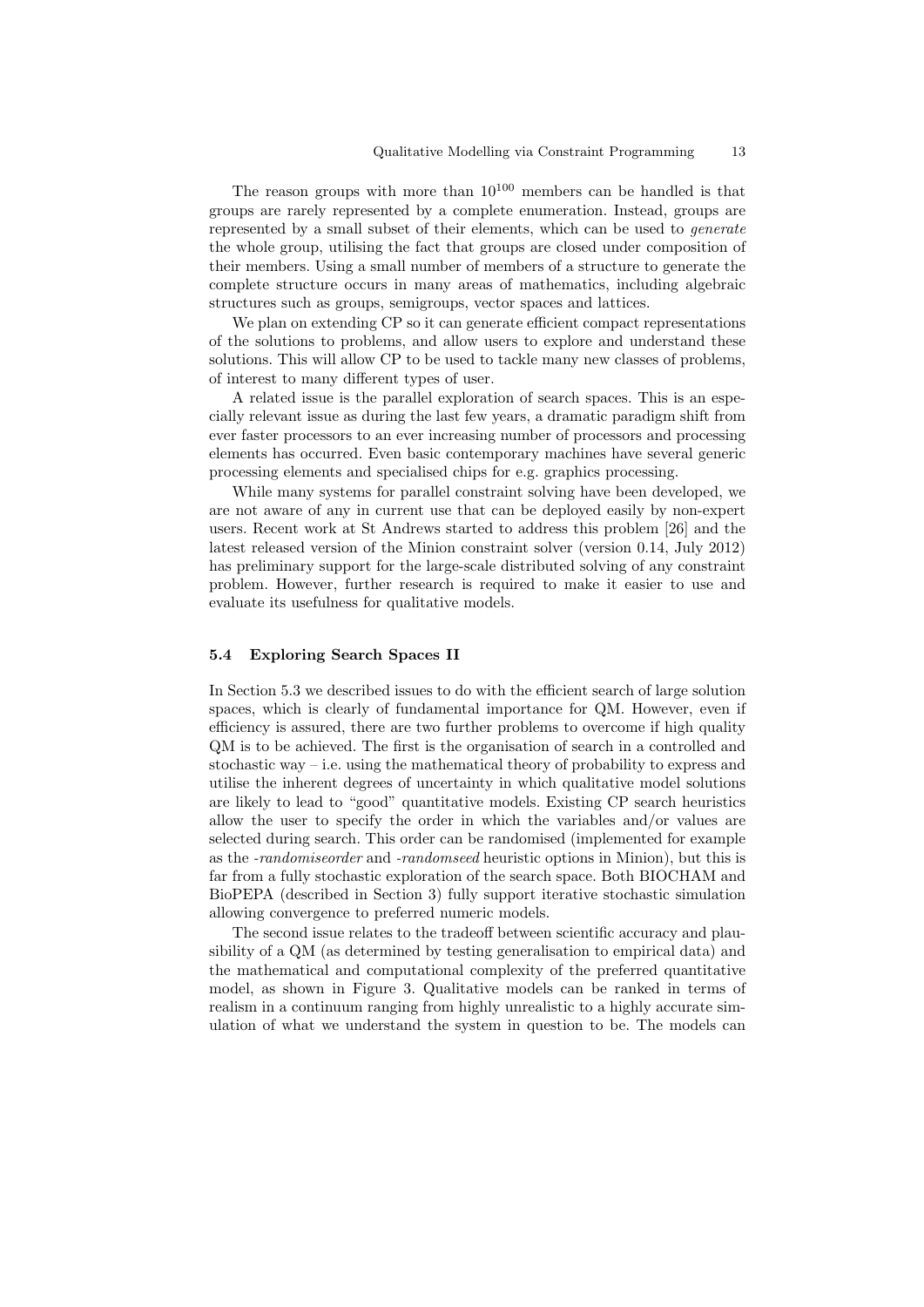14 Qualitative Modelling via Constraint Programming



Fig. 3. Simplified tradeoff between QM realism and numeric model complexity

also be ranked in terms of the type of differential equations needed to implement a numeric simulation. Many simple systems of linear ODEs are solvable in polynomial time and space. Others are not (depending on Lipschitz conditions and whether or not  $P = PSPACE$  [25]). Nonlinear ODEs are strictly harder to solve as a class, and most PDEs have no closed form solution. The complexity of obtaining approximate solutions follows the same scale, in general. It is clear that given two qualitative models that are roughly equivalent in terms of assessed realism, the one that leads to the differential equations that are easier to solve should normally be selected. The CP technology needed to make these decisions does not exist, and its development is a completely unexplored avenue of future research.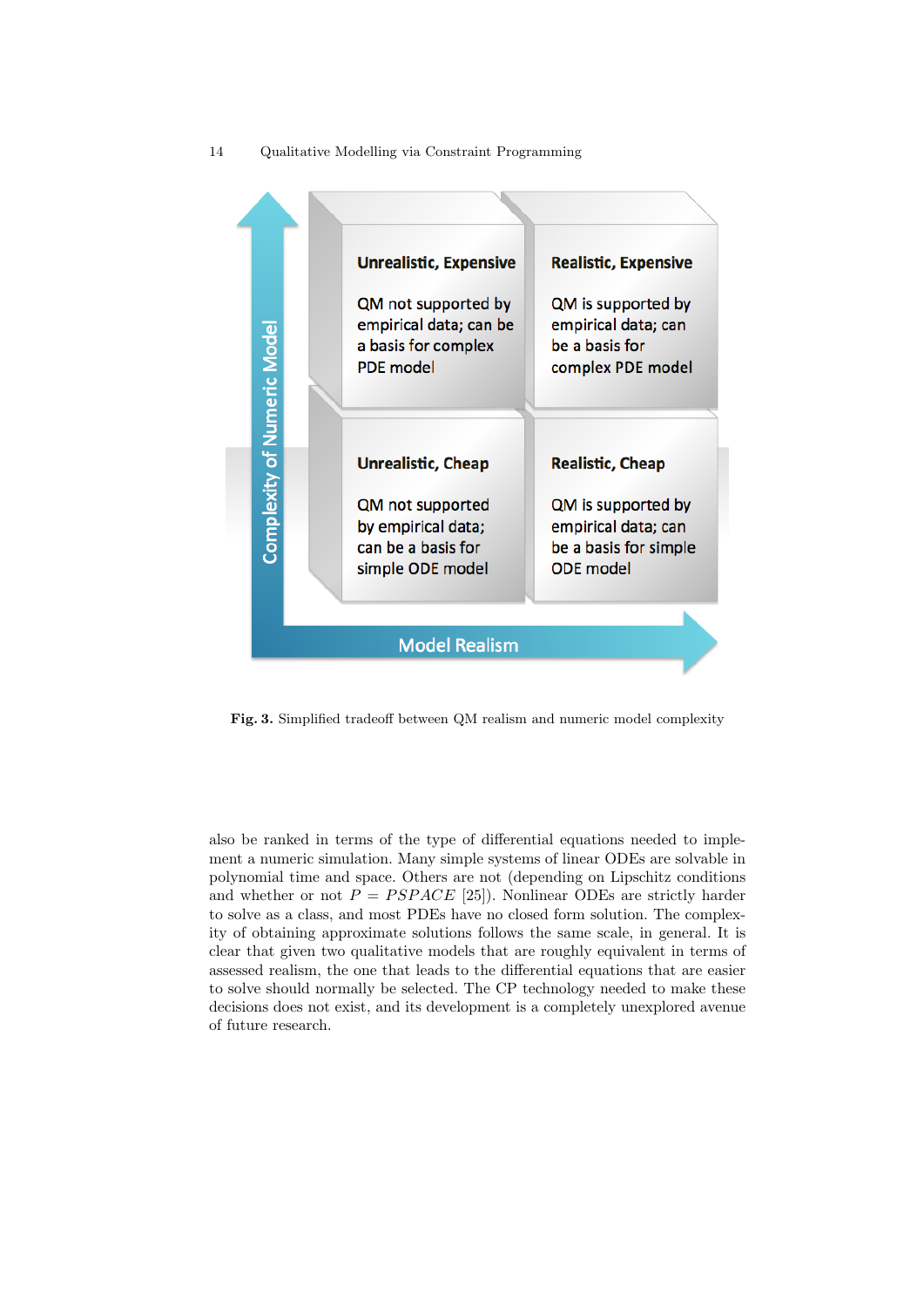#### 6 Conclusions

A large proportion of research effort in CP is directed inwards. Quite correctly, researchers seek ways to improve the modelling of CSPs, the efficiency of constraint propagators, and the range and scope of constraints in a general sense. This is as it should be, and the authors' combined research effort is predominantly inwards in this sense. However, if technologies such as CP are not being used by non-developers to solve problems in the wider domain, then they are of intellectual interest to only a small numbers of insiders.

In this paper we describe an area of use for CP technologies that has fallen into neglect, in our opinion for no good reason. The temporal logic and process calculus research communities are achieving success in qualitative modelling by publishing papers, being awarded grants, and by having the fruits of their research efforts used to solve real problems in systems biology. But dynamic systems can be perfectly well described in terms of finite difference relationships that obviate the need for temporal and process components in the underlying system description language. All finite difference methods rely on discretising a function on a grid, and the discretisation can be readily expressed in terms of CP variables and values with simple arithmetic constraints: in Section 4 we described the standard backward-difference approximation of a derivative, using unit step-length in order to maintain integer value domains. Forward and central differences can be approximated using the same technique, as can derivatives to any required higher order. The fact that time is the dependent variable in our models is unimportant: the discretisation works for arbitrary choice of variable representation. That the numeric error in finite difference approximations of derivatives is proportional to the step size (one for our forward and backward differences; two for central differences) is also unimportant: our aim is to derive a CSP with larger than needed solution space, in order not to rule out realistic models that would not be result of a *priori* choice of differential equation model.

In addition, it is our view that the CP framework is inherently more attractive than temporal and process frameworks, since the ability to formally reason about a timeline in terms of "until", "since", etc. is not needed, and, if present, makes searching for solutions harder than necessary due to well-documented problems with state-space explosion.

However, current CP technology is not well enough developed to compete with (and ideally replace) the areas of computer science that have dedicated more research effort and resource to this area of study. CP research effort into qualitative modelling faltered in the early years of this century, and has not yet recovered. The specific areas identified in Section 5 are a non-exhaustive set of future research directions for the CP community that, if successful, would allow our languages and tools to be routinely used by researchers from the physical, biological and economic sciences.

Acknowledgments. The authors are supported by United Kingdom EPSRC grant EP/H004092/1. LK is supported by a SICSA studentship and an EPSRC fellowship.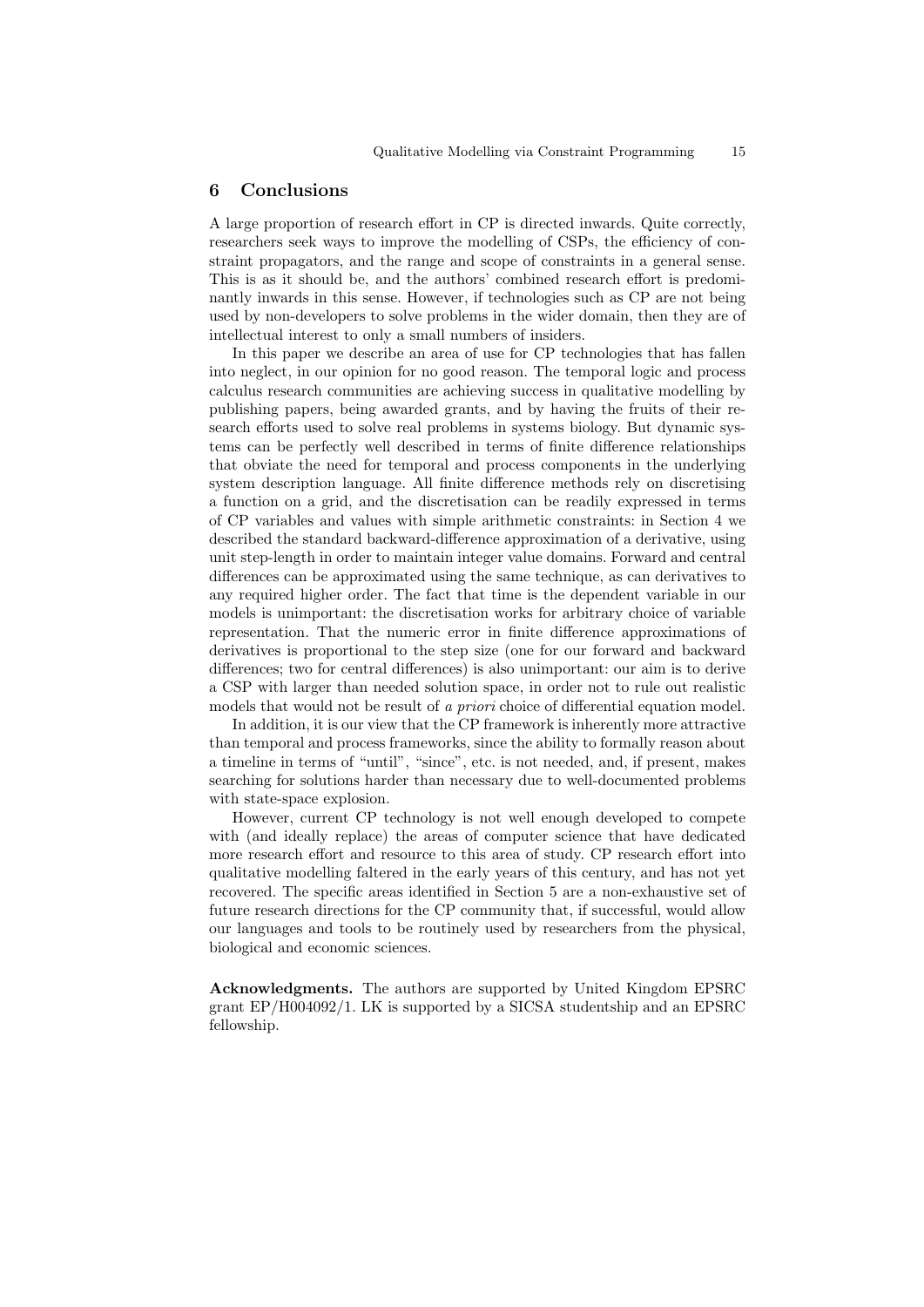#### References

- 1. Aggoun, A., Chan, D., Dufresne, P., Falvey, E., Grant, H., Harvey, W., Herold, A., Macartney, G., Meier, M., Miller, D., Mudambi, S., Novello, S., Perez, B., van Rossum, E., Schimpf, J., Shen, K., Tsahageas, P.A., de Villeneuve, D.H.: Eclipse user manual release 5.10 (2006), http://eclipse-clp.org/
- 2. Balasubramaniam, D., Jefferson, C., Kotthoff, L., Miguel, I., Nightingale, P.: An automated approach to generating efficient constraint solvers. In: 34th International Conference on Software Engineering (Jun 2012)
- 3. Balasubramaniam, D., de Silva, L., Jefferson, C., Kotthoff, L., Miguel, I., Nightingale, P.: Dominion: An architecture-driven approach to generating efficient constraint solvers. In: Proceedings of the 9th Working IEEE/IFIP Conference on Software Architecture. IEEE (2011), (To appear)
- 4. Bockmayr, A., Courtois, A.: Using hybrid concurrent constraint programming to model dynamic biological systems. In: 18th International Conference on Logic Programming. pp. 85–99. Springer (2002)
- 5. Bristol-Gould, S.K., Kreeger, P.K., Selkirk, C.G., Kilen, S.M., Mayo, K.E., Shea, L.D., Woodruff, T.K.: Fate of the initial follicle pool: empirical and mathematical evidence supporting its sufficiency for adult fertility. Developmental biology 298(1), 149–54 (Oct 2006)
- 6. Calder, M., Hillston, J.: Process algebra modelling styles for biomolecular processes. In: Priami, C., Back, R.J., Petre, I. (eds.) Transactions on Computational Systems Biology XI, pp. 1–25. Springer-Verlag, Berlin, Heidelberg (2009), http://dx.doi.org/10.1007/978-3-642-04186-0\_1
- 7. Calzone, L., Chabrier-Rivier, N., Fages, F., Soliman, S.: Machine learning biochemical networks from temporal logic properties. T. Comp. Sys. Biology pp. 68–94 (2006)
- 8. Calzone, L., Fages, F., Soliman, S.: BIOCHAM: an environment for modeling biological systems and formalizing experimental knowledge. Bioinformatics (Oxford, England) 22(14), 1805–7 (Jul 2006)
- 9. Ciocchetta, F., Hillston, J.: Bio-pepa: A framework for the modelling and analysis of biological systems. Theor. Comput. Sci. 410(33-34), 3065–3084 (Aug 2009)
- 10. Clancy, D.: Qualitative simulation as a temporally-extended constraint satisfaction problem. Proc. AAAI 98 (1998)
- 11. Degasperi, A., Calder, M.: On the formalisation of gradient diffusion models of biological systems. In: Proc. 8th Workshop on Process Algebra and Stochastically Timed Activities. pp. 139–144 (2009)
- 12. Distler, A., Jefferson, C., Kelsey, T., Kotthoff, L.: The semigroups of order 10. In: Milano, M. (ed.) 18th International Conference on Principles and Practice of Constraint Programming. Springer (2012)
- 13. Distler, A., Kelsey, T.: The monoids of orders eight, nine & ten. Annals of Mathematics and Artificial Intelligence 56(1), 3–21 (Jul 2009)
- 14. Escrig, M.T., Cabedo, L.M., Pacheco, J., Toledo, F.: Several Models on Qualitative Motion as instances of the CSP. Revista Iberoamericana de Inteligencia Artificial 6(17), 55–71 (2002)
- 15. Faddy, M.J., Gosden, R.G.: A mathematical model of follicle dynamics in the human ovary. Human reproduction (Oxford, England) 10(4), 770–5 (Apr 1995)
- 16. Frisch, A.M., Harvey, W., Jefferson, C., Martínez-Hernández, B., Miguel, I.: Essence: A constraint language for specifying combinatorial problems. Constraints 13(3), 268–306 (Jun 2008)